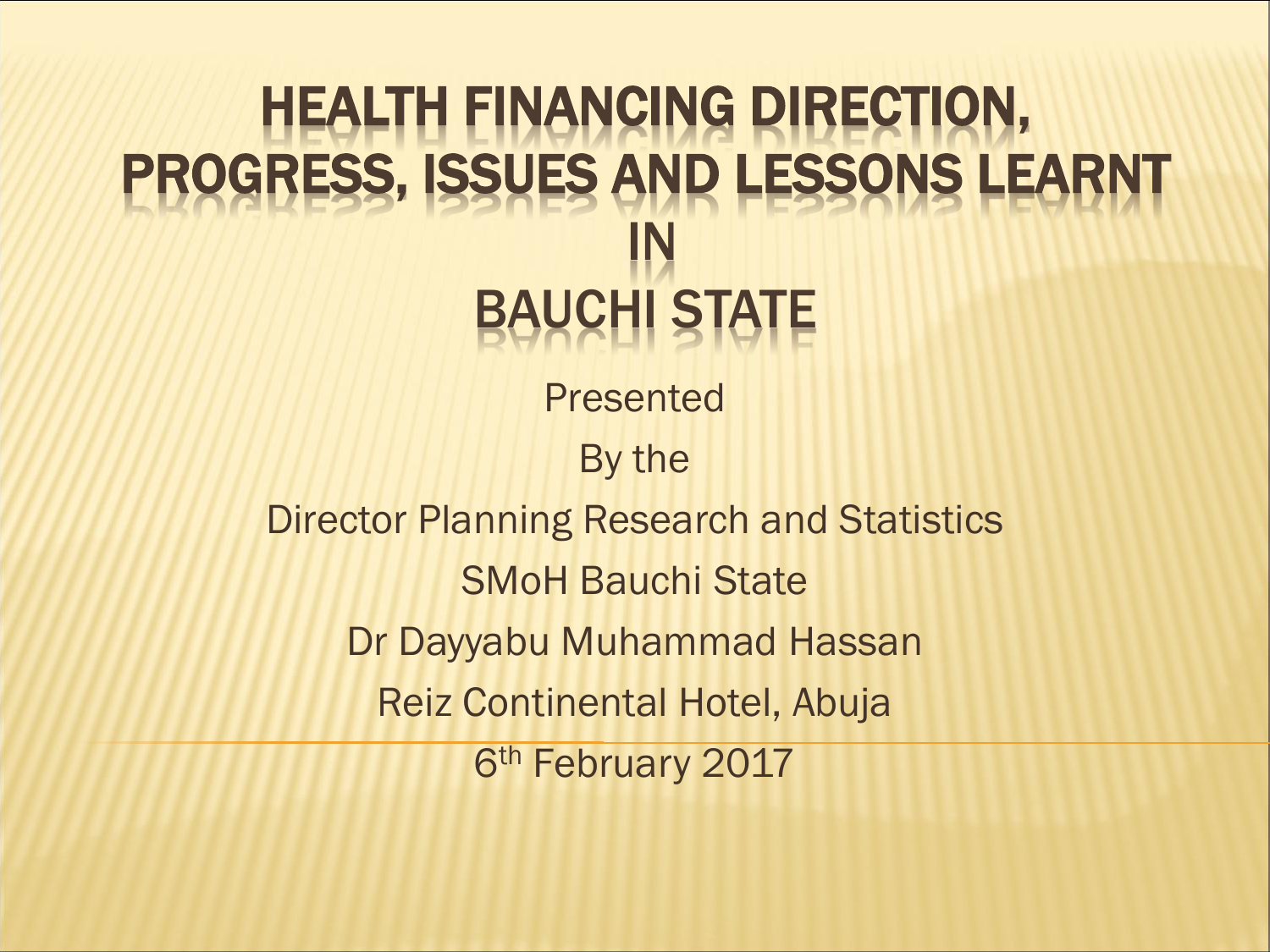## KEY HEALTH FINANCING DIRECTION:-

- The Government 5-point Health Agenda of the health sector.
- \* 4<sup>th</sup> Point focuses on Health Financing.
- The setting-up of the State High-Powered Committee on Corporate Social Responsibility to the Health Sector.
- The Bill for the establishment of the State Health Care Contributory Agency
- The commencement of the implementation of the Primary Health Care under One-Roof.
- The implementation of One PHC Per Ward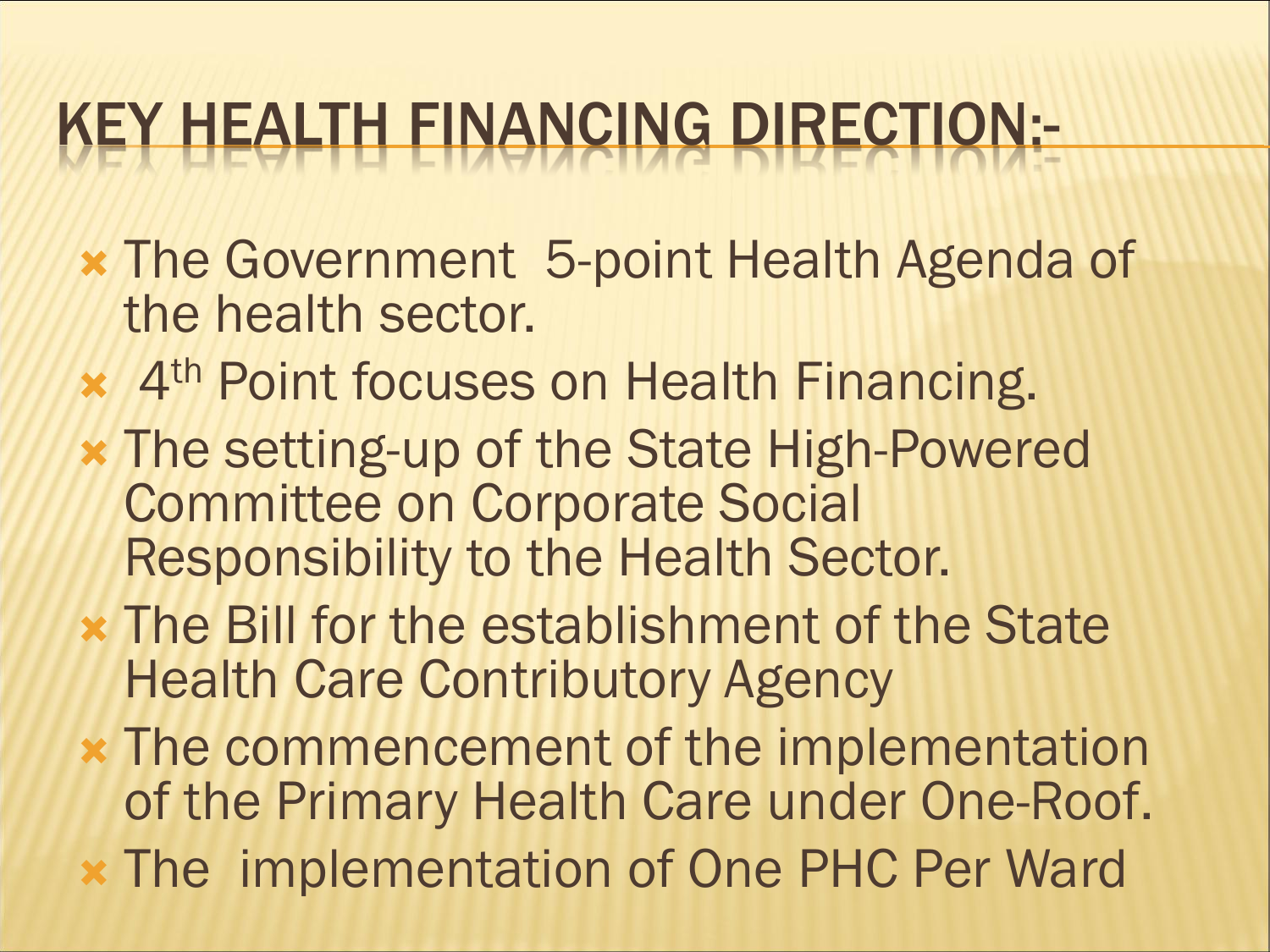### KEY HEALTH FINANCING DIRECTION :- 2

- The re-strategizing of the DMMA.
- The setting-up of the Steering Committee and Technical Working Group (TWG) on the Domestication of the National Health Act
- The Allocation of 16% of the total State Budget to the Health Sector
- Establishment of Accountability Mechanism on MNCH (BASAM)
- Establishment of Immunization Basket Fund (Tripartite Agreement)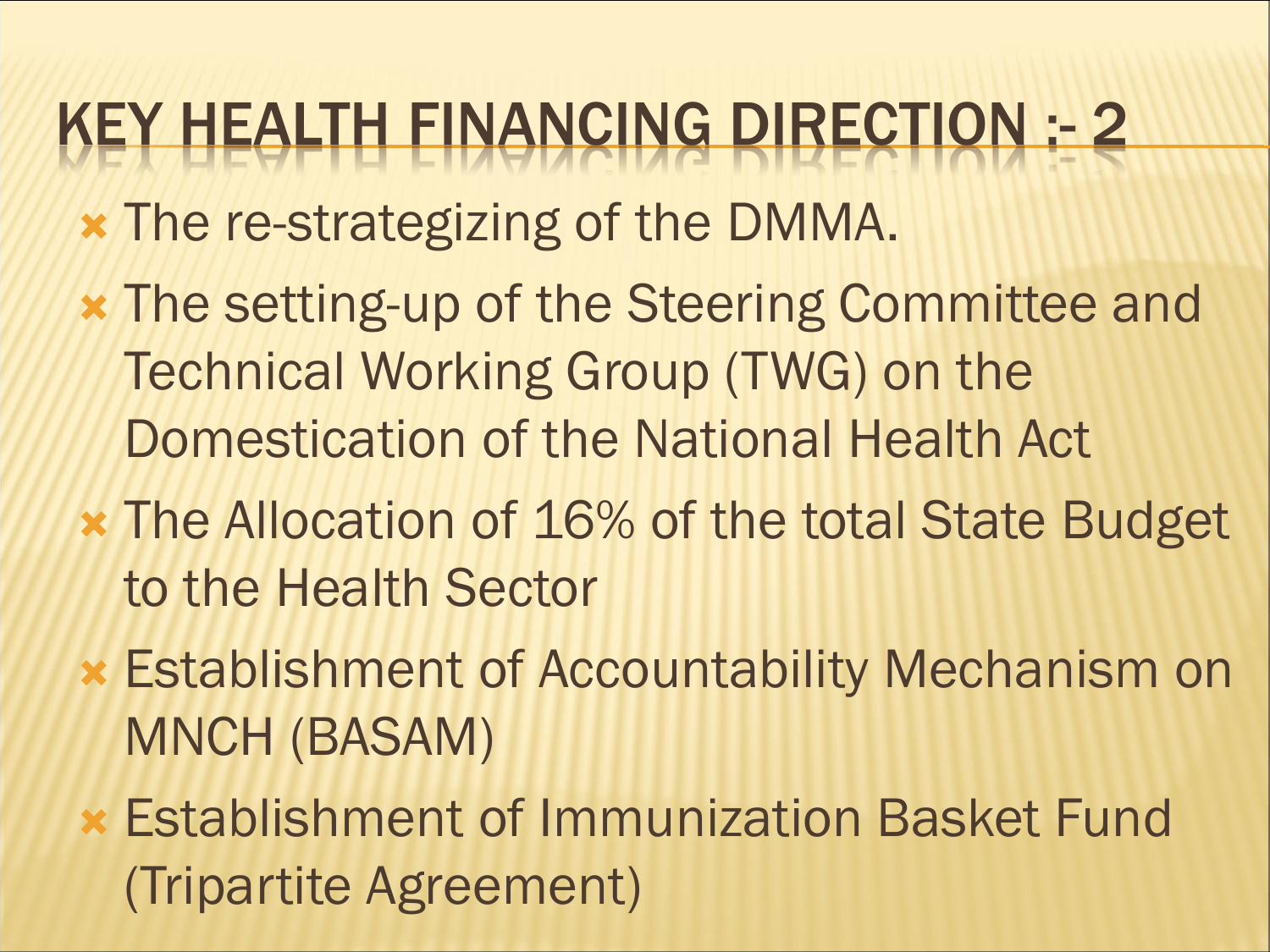### KEY HEALTH CARE FINANCING DIRECTION :- 3

- High-Powered Social Mobilization Committee on Immunization
- The State Government's agreement with commercial banks on revenue collection at Gen **Hosp**
- **x Publication of Annual accounts of the State**
- The Saving One-million Lives Programme
- The Nigeria States Health Investment Project (NSHIP)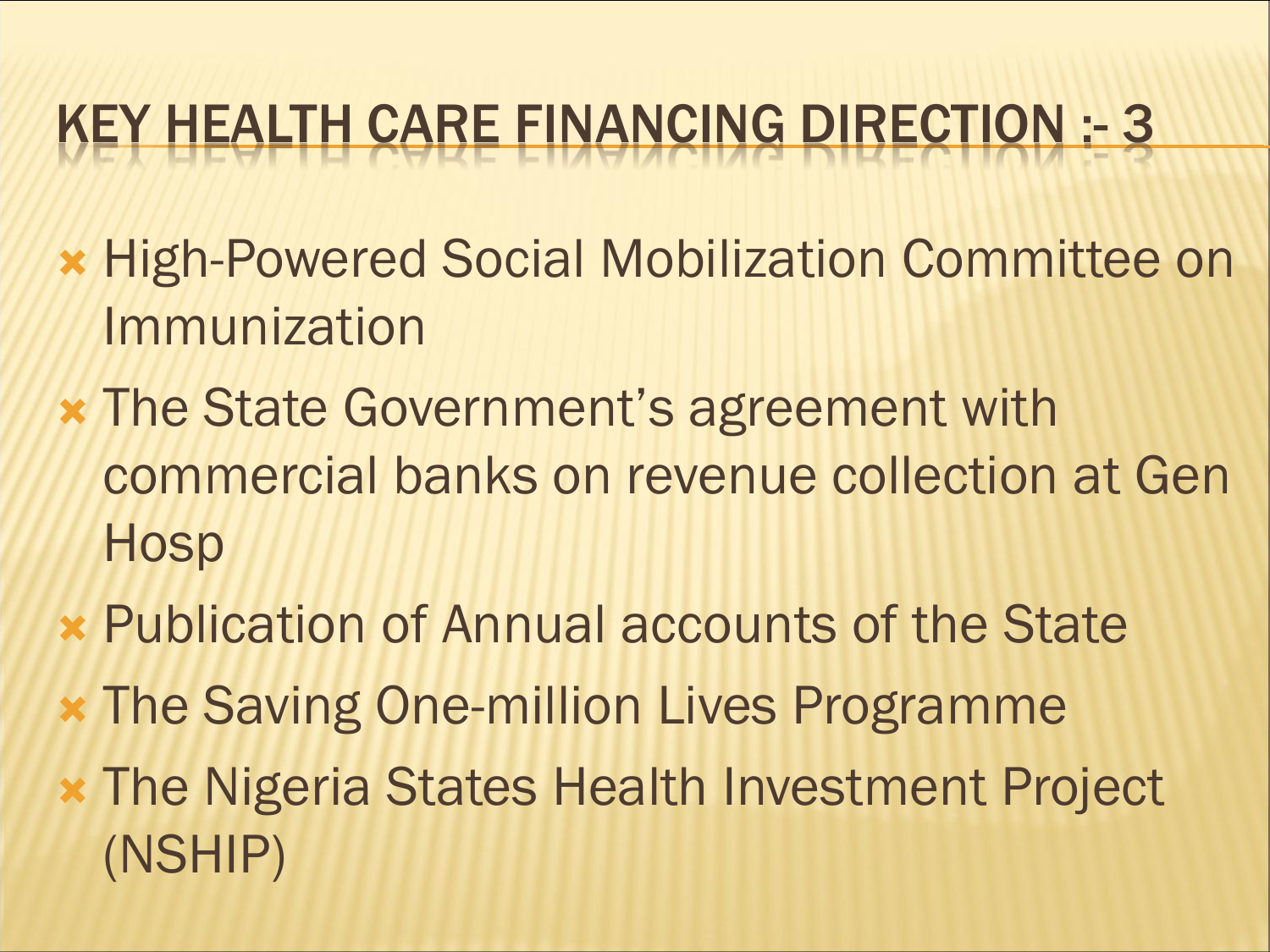# RECOMMENDATIONS:-

- State Government to ensure that health facilities have the availability of the minimum standards (numbers and skill sets) of HRH
- ii. The State Governments should address the mal-distribution of health workers through policies and incentives around retention and rural postings
- iii. State Governments to strengthen existing systems for supervision and monitoring of quality of healthcare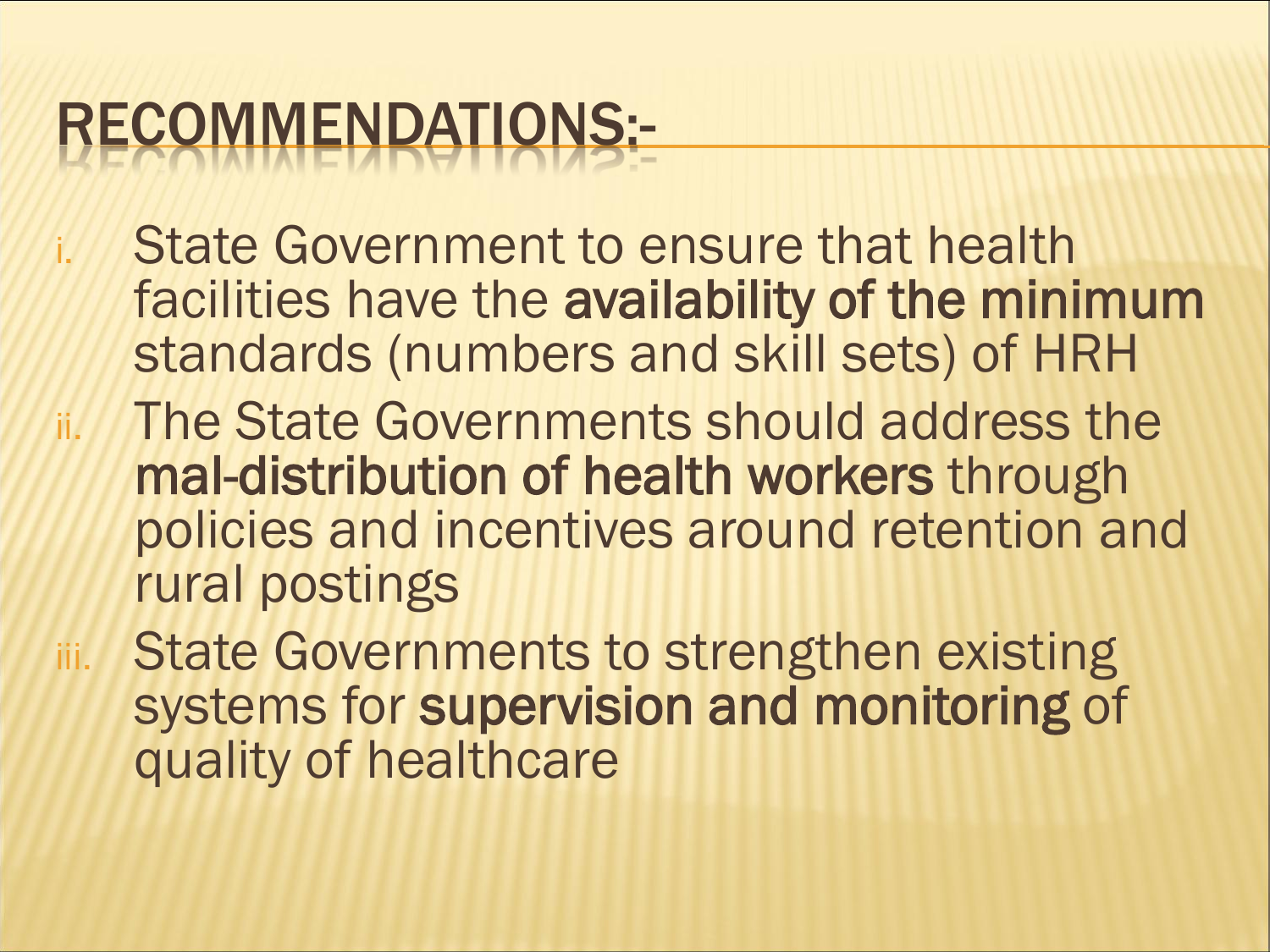# RECOMMENDATIONS:-2

- iv. State Governments should explore the use of an Independent Health Quality System Assurance for issues relating to quality in health services.
- V. Strengthen existing consumer protection agencies including SERVICOM

vi. State Governments should establish a Clinical Governance Body to protect both providers and consumers at all levels.